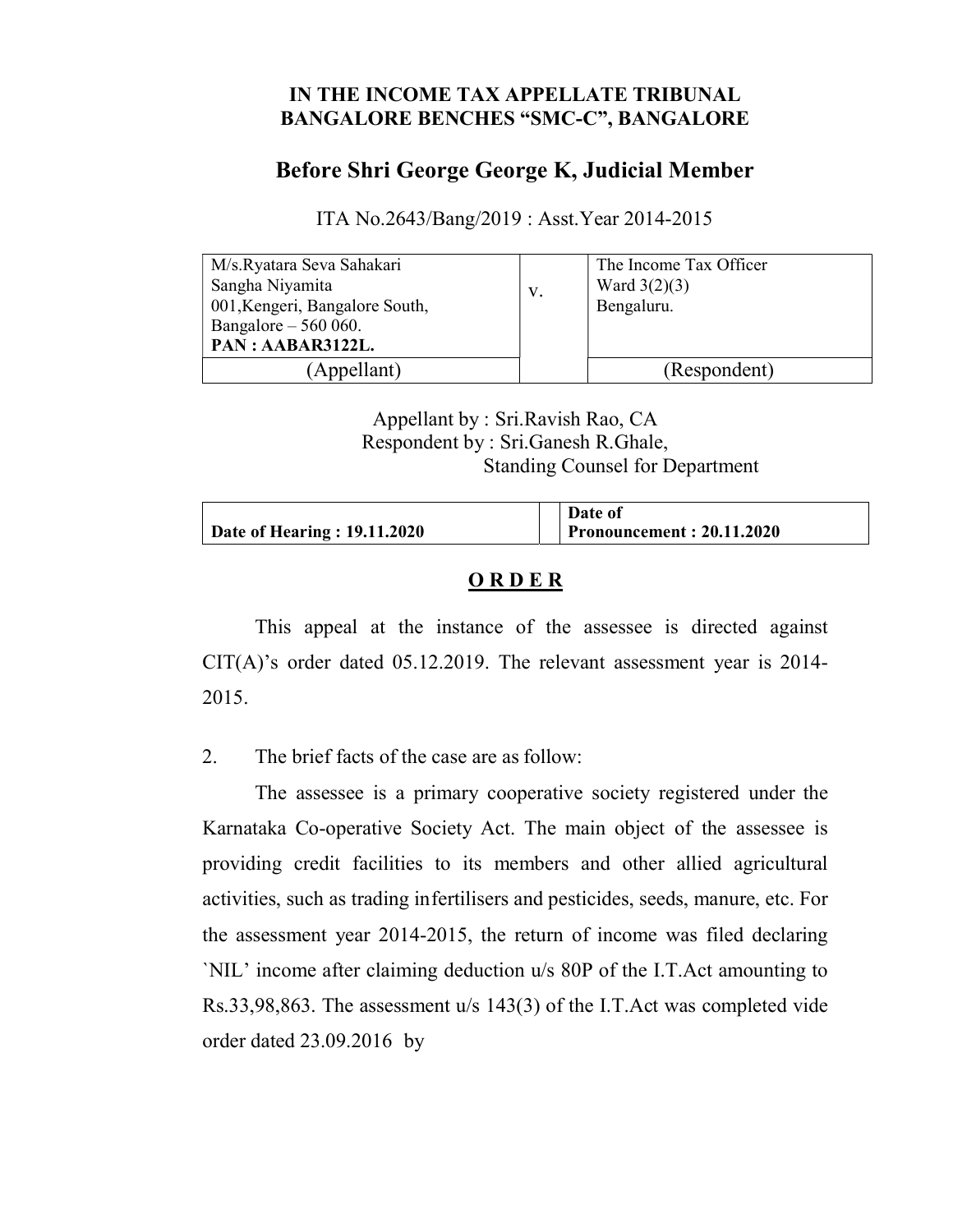determining the taxable income at Rs.33,98,863 after disallowing the claim of deduction made u/s 80P of the I.T.Act.

3. The A.O. had kept in abeyance the recovery of tax raised in the assessment order in view of the Department's appeal pending on identical issue before the Hon'ble Apex Court. According to the assessee, since the demand raised was kept in abeyance, an appeal was not filed within the time limit prescribed, because the assessee was under bonafide belief that assessment order would be amended raising the demand and thereafter only an appeal needed to be filed. However, later, when the Assessing Officer threatened with recovery proceedings, an appeal was filed before the first appellate authority with a delay of 738 days. The CIT(A) did not condone the delay of filing the appeal before him. The appeal of the assessee was dismissed *in limine* without adjudicating the issues raised on merits.

4. Aggrieved by the order of the  $CIT(A)$ , the assessee has filed this appeal before the Tribunal raising the following grounds:-

"1. The impugned order under Appeal is for the A.Y. 2014-15 and the same is opposed to Law and facts of the case for the contentions raised hereunder.

2. The Assessing officer has erred in determining the total income at Rs.33,98,863/-.

3. The Assessing Authority ought to have accepted the fact that the Appellant being a Co-operative society engaged in business of providing loan facilities to its Agricultural members and for allied agricultural activities such as trading in fertilizers and pesticides, seeds, manure, etc., was entitled to the deduction of income derived by carrying on providing credit facilities to its Agricultural members.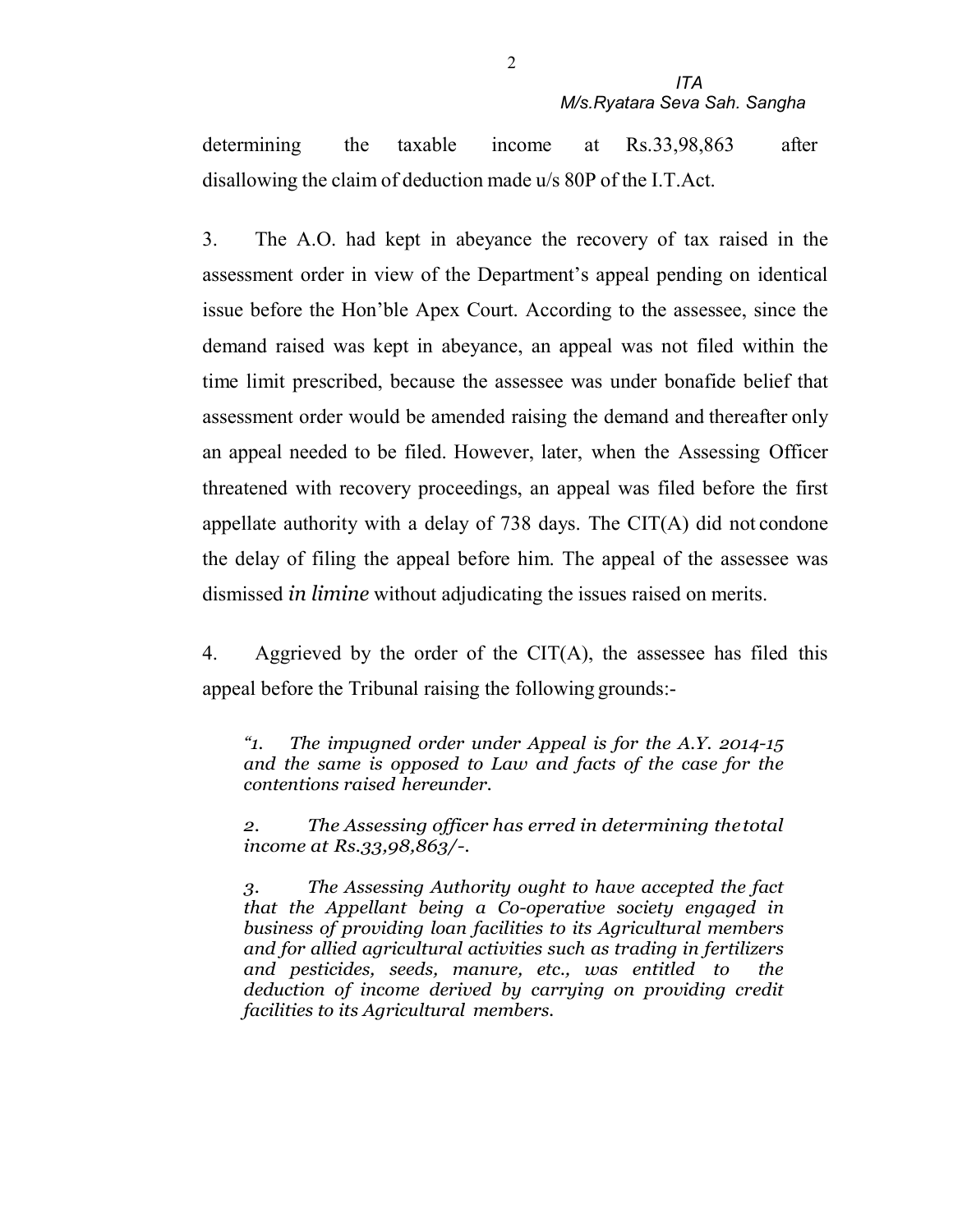4. The learned AO has erred a law by initiating recovery proceedings on the Appellant although she has said in her order (Refer para 10) "However, for the reason that Honorable High Court decision allowing the section 80P in the case of Cooperative Societies is in operation till the final verdict on the issue of deduction u/s. 80P by the Apex Court, the demand so raised on disallowing the claim made u/s. 80P will not be enforced and shall be kept in abeyance".

5. The learned AO has erred in law by not citing any Supreme Court judgment, which she expected and modified her own order, before proceeding to recovery actions.

6. The First Appellate Authority failed to appreciate the fact that the appeal was delayed because the matter was kept in abeyance by the AO herself and there was no order on the AO, fixing the final liability on the Appellant, based on the Supreme judgment which the AO was expecting.

The learned Assessing Officer has erred in Law by levying interest to the tune of Rs. 3,66,520/- under section 234A and 2348 of the IT Act

8. For the grounds urged herein above and such other grounds and arguments that may be put forth during the Appellate proceedings this Honorable Court may be pleased to set aside the impugned order as bad in Law."

5. The learned AR reiterated the submissions made before the Income Tax Authorities.

6. The learned Standing Counsel appearing for the Department submitted that the delay in filing 738 days before the CIT(A) was not properly explained and the first appellate authority has correctly dismissed the appeal in limine without condoning the delay. Therefore, it was prayed that the CIT(A)'s order is correct and no interference is called for.

7. I have heard the rival submissions and perused the material on record. The Assessing Officer while denying the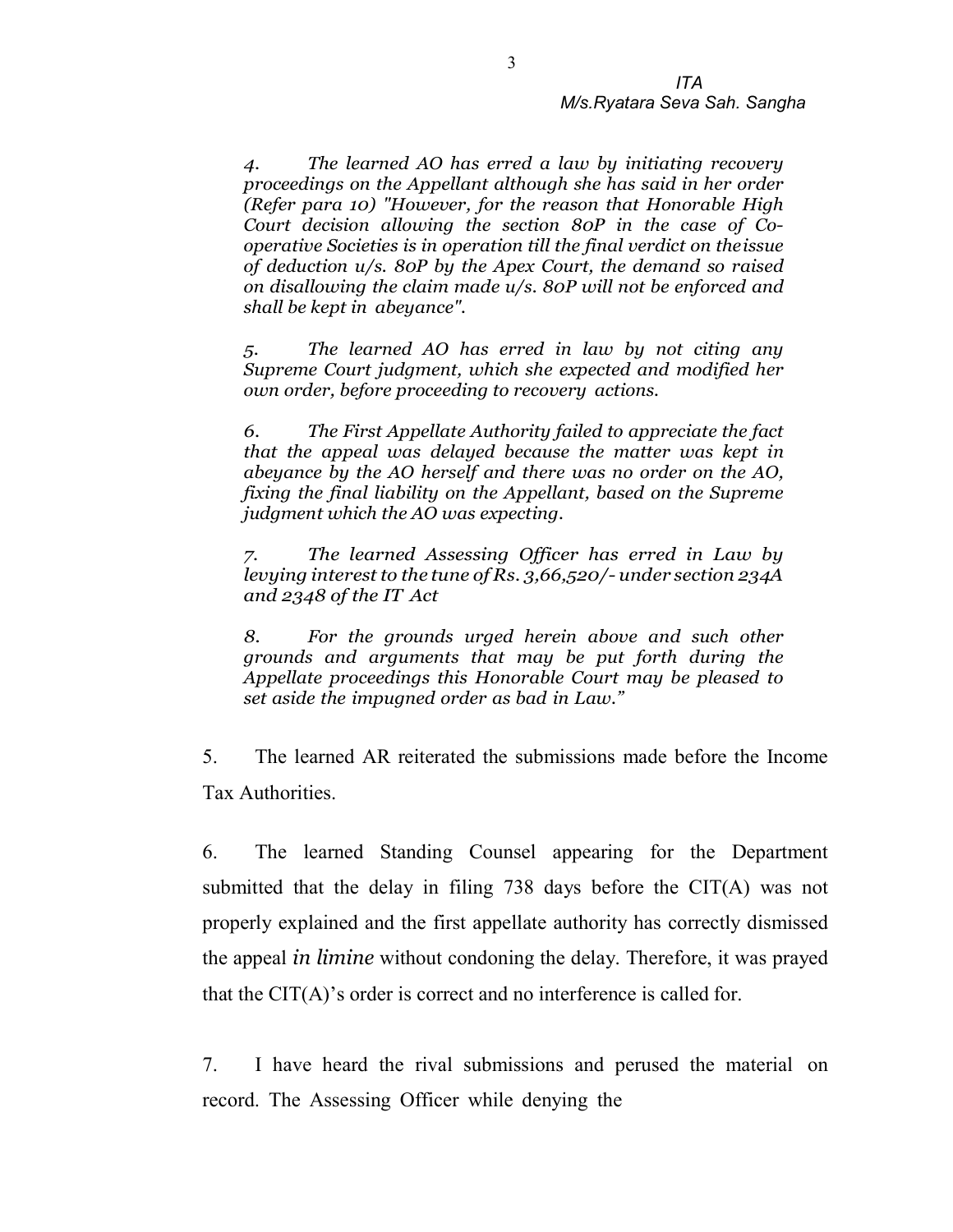claim of deduction u/s 80P of the I.T.Act, had noted that the Hon'ble jurisdictional High Court of Karnataka had on identical case had decided the issue in favour of the assessee. Further, the A.O. noted that the judgment of the Hon'ble jurisdictional High Court was not accepted and an appeal was pending before the Hon'ble Apex Court. The A.O. also stated that the demand raised on account of disallowance of claim u/s 80P of the I.T.Act shall not be enforced and be kept in abeyance. The relevant finding of the A.O. in this regard reads as follow:-

"8. After taking into account various aspects concerning the legal implications and the verdicts of the Courts, it is of the considered view that the case needs to be handled at par with jurisdictional decision of the Hon'ble High Court of Karnataka and other decisions referred by the assessee. However, it is not out of place to bring forth here that the decision of jurisdictional Hon'ble High Court of Karnataka allowing the deduction claimed u/s 80P has not been considered by the revenue in toto. In other words, revenue has preferred a plea before the Apex Court substantiating the stand that claim of deduction u/s 80P is not to be considered for the various reasons and legality of the aspect. Since the matter is pending before the Apex Court, it may be mentioned here that logical conclusion at this juncture in the instant case cannot be considered at par with judicial decision on the issue under question.

9. Notwithstanding the above owing to pendency of matter before the Hon'ble Supreme Court of India assailed by the revenue on the issue, the claim made by the assessee for deduction u/s 80P is not considered for the A.Y.2014-15.

10. However, for the reason that Hon'ble High Court decision allowing the section  $80P$  in the case of  $Co$ - operative Societies is in operation till the final verdict on the issue of deduction u/s 80P by the Apex Court, the demand so raised on disallowing the claim made  $u/s\ 80P$ will not be enforced and shall be kept in abeyance.

7.1 The assessee did not file an appeal before the first appellate authority within the time limit prescribed, on the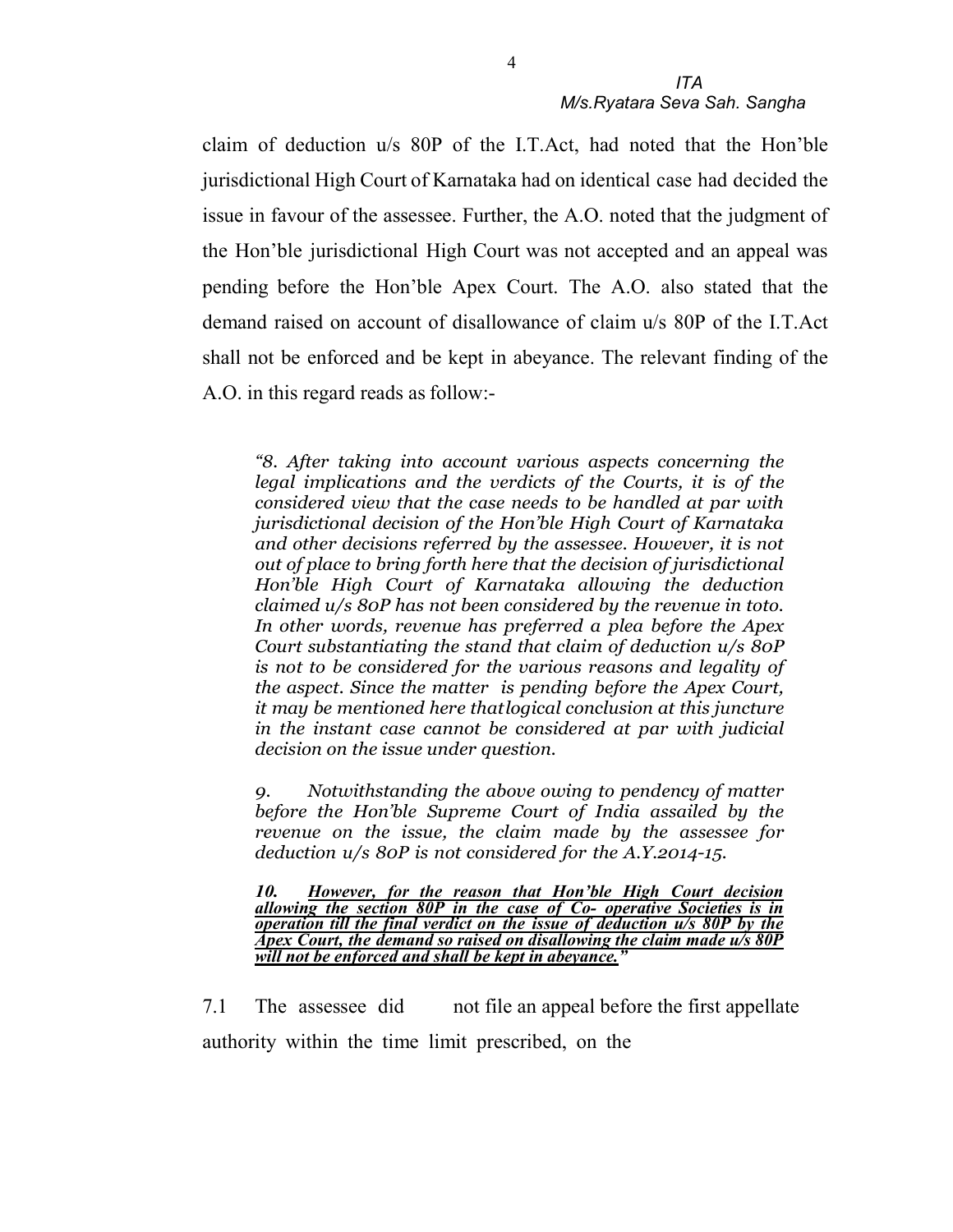### ITA M/s.Ryatara Seva Sah. Sangha

bonafide belief that the demand that has arisen on account of disallowance of claim u/s 80P of the I.T.Act would not be enforced and shall be kept in abeyance until the assessment order was rectified by fixing the final liability based on the Hon'ble Supreme Court judgment. However, when recovery proceedings were initially initiated on 01.02.2017, the assessee approached the Assessing Officer and orally it was informed to the assessee that the demand would not be enforced and the notice was issued in usual course along with other cases. It is submitted by the assessee, later in December 2018, when there was threat of attachment of bank accounts and direction to pay atleast 20% of the total demand, the assessee was forced to file appeal before the CIT(A) on 30.01.2019. I am of the view that there was bonafide reasons on the part of the assessee for not filing the appeal within the prescribed time limit before the  $CIT(A)$ . The delay in filing the appeal before the CIT(A) was solely on account of the clear statement by the Assessing Officer that the demand raised in the assessment order would be kept in abeyance till the final decision is taken by the Hon'ble Apex Court. The assessee was under bonafide belief that the A.O. would pass an order u/s 154 of the I.T.Act confirming the demand citing the Hon'ble Apex Court judgment before starting recovery action. Therefore, I am of the view that there is 'sufficient cause' for filing appeal belatedly before the  $CIT(A)$  and the delay cannot be attributed to any latches on the part of the assessee.

7.2 The Hon'ble Supreme Court in the case of Collector, Land Acquisition v. MST. Katiji and Ors. reported in 167 ITR 471,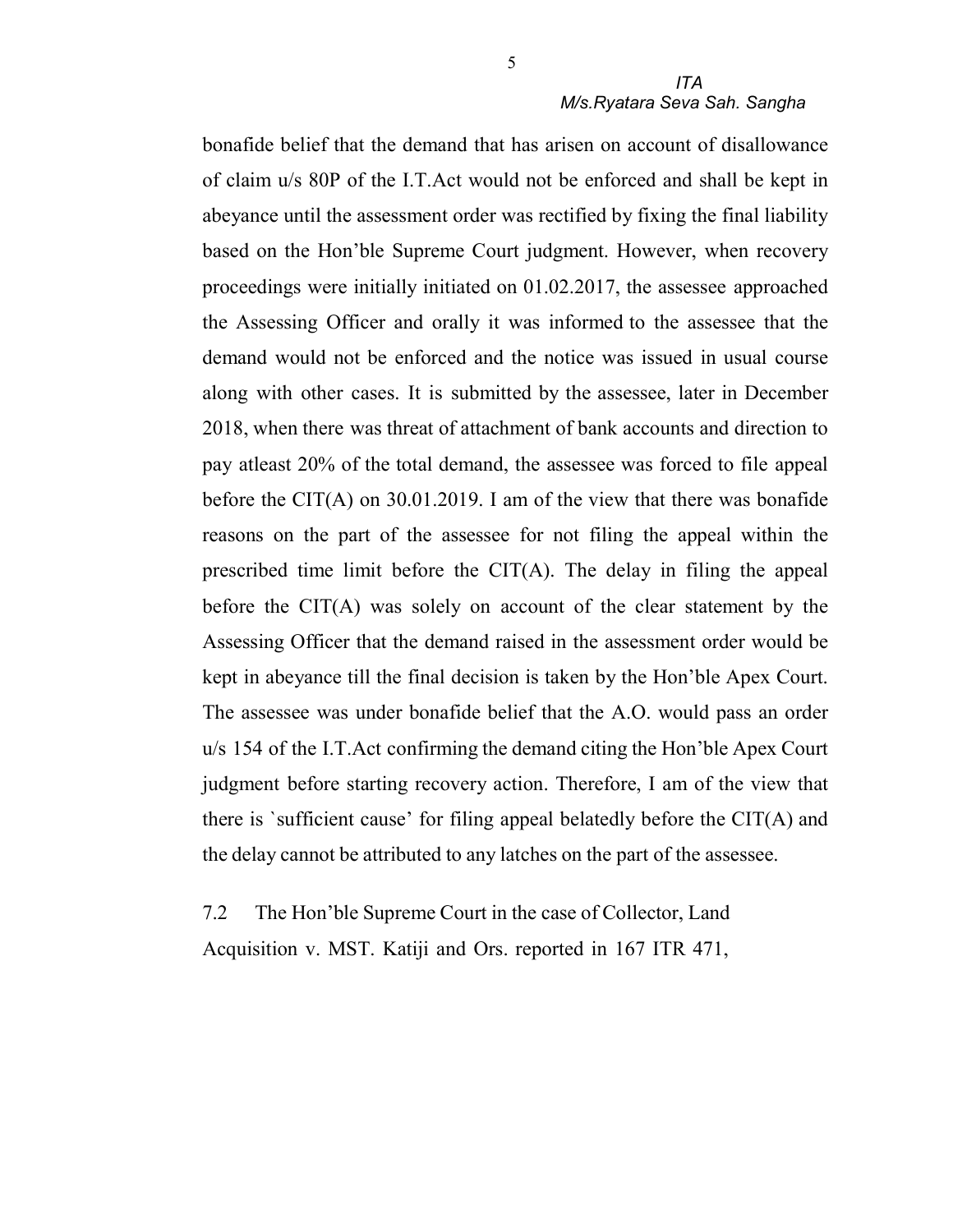had laid down six principles for consideration of the Courts while dealing with petitions for condonation of delay. The principles laid down by the Hon'ble Apex Court are as follow:-

- (i) Ordinarilly, a litigant does not stand to benefit by loading an appeal late;
- (ii) Refusing to condone delay can result in a meritorious matter being thrown at the very threshold and cause of justice being defeated. As against this, when delay is condoned, the highest that can happen is that a cause would be decided on merits after hearing the parties.
- (iii) `Every day's delay must be explained' does not mean that a pedantic approach should be made. Why not every hour's delay, every second's delay? The doctrine must be applied in a rational. Commonsense and pragmatic manner.
- (iv) When substantial justice and technical consideration are pitted against each other, the cause of substantial justice deserves to be preferred, for the other side cannot claim to have vested right in injustice being done because of a non-deliberate delay.
- (v) There is no presumption that delay is occasioned deliberately, or on account of culpable negligence, or on account of mala fides. A litigant does not stand to benefit by resorting to delay. In fact, he runs a serious risk.
- (vi) It must be grasped that the judiciary is respected not on account of its power to legalise injustice on technical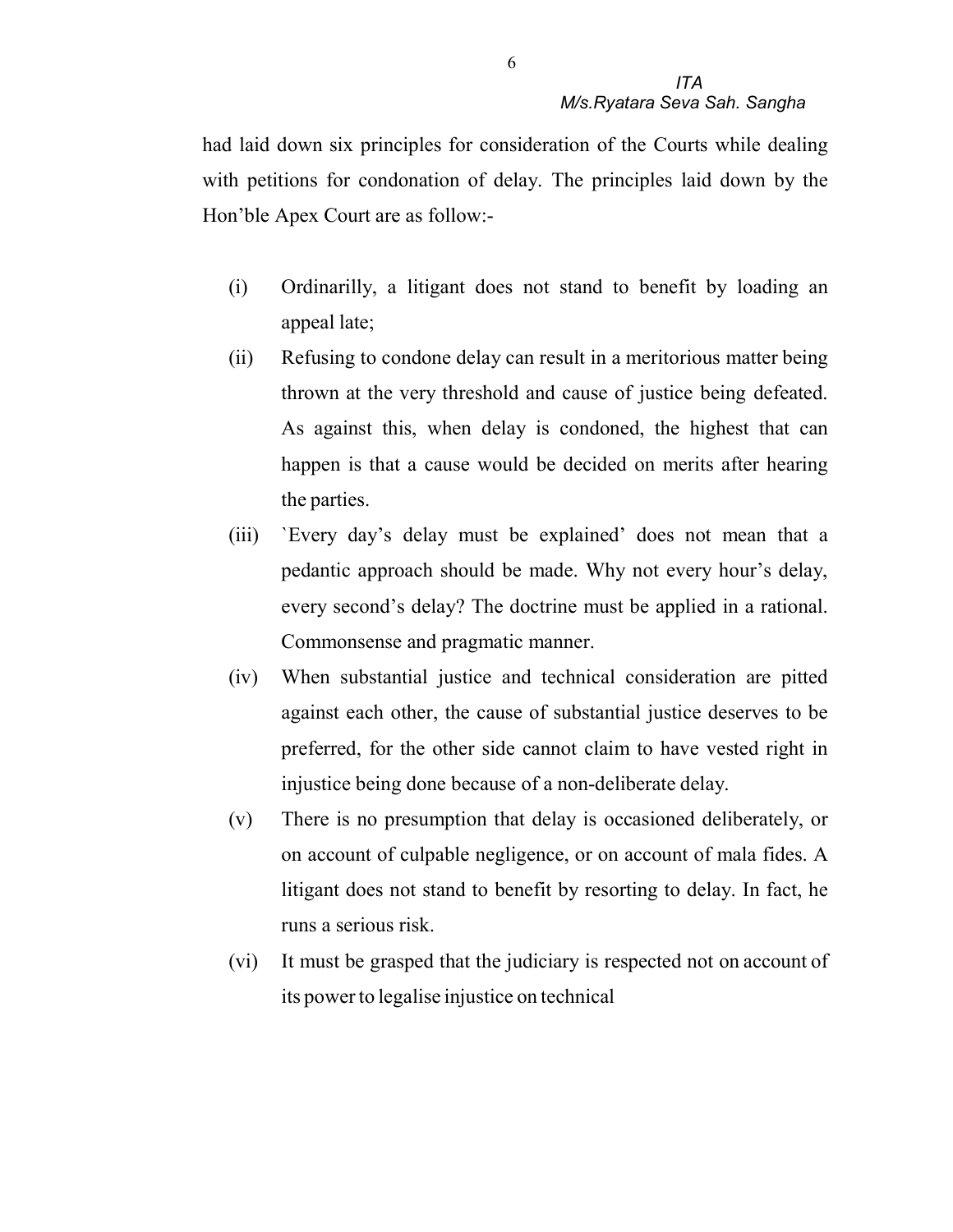grounds but because it is capable of removing injustice and is expected to do so.

7.3 The Hon'ble Apex Court in the case of N.Balakrishnan v. M.Krishmanurthy (1998) 7SCC 123, had held that the primary function of the Court is to adjudicate the dispute between the parties and to advance substantial justice. It was held by the Hon'ble Court that the rules of limitation are not meant to destroy the rights of parties, but to see that parties do not resort to dilatory tactics, and seek their remedy promptly. It was held by the Hon'ble Apex Court that there is no presumption that delay in approaching the Court is always deliberate, and the words "sufficient cause" u/s 5 of the Limitation Act, 1963, should receive a liberal construction so as to advance substantial justice. It was further held by the Hon'ble Apex Court that when substantial justice and technical consideration are pitted against each other, the cause of substantial justice deserves to be preferred, for the other side cannot claim to have vested right in injustice being done because of a non-deliberate delay.

7.4 The Hon'ble Telangana High Court in the case of Thunuguntla Jagan Mohan Rao v. DCIT [(2020) 427 ITR 204 (Telangana)] had held that the assessee, an individual, not well versed in law, cannot be faulted with not filing an appeal on time against the revisional order of the  $CIT(A)$  because he was under bonafide believe that an appeal needs to be filed only against consequential / giving effect to the order of the A.O. Therefore, it was concluded by the Hon'ble High Court that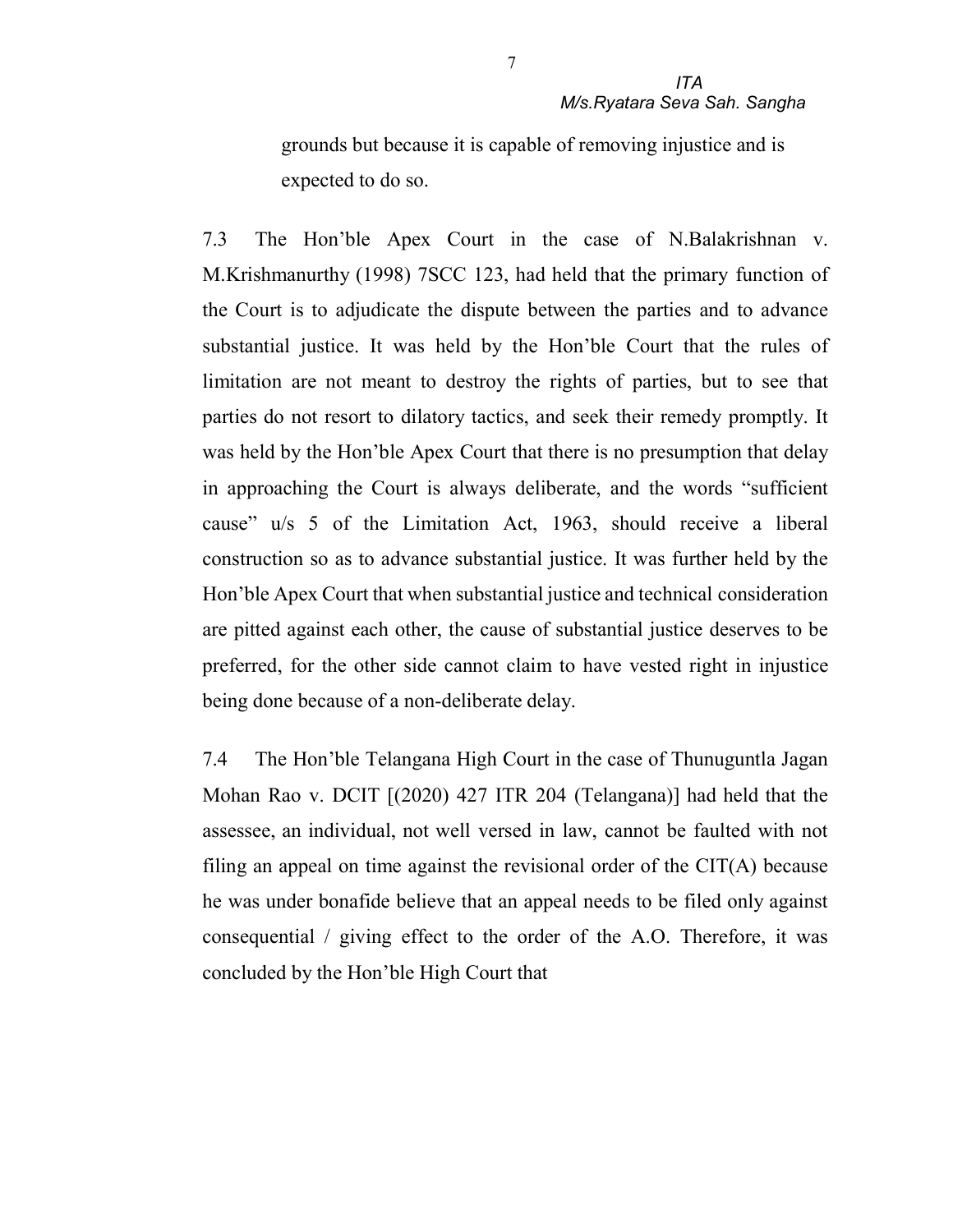delay in filing appeal against the revisional order u/s 263 of the I.T.Act ought to have been condoned by the ITAT.

7.5 The Co-ordinate Bench of the Delhi Tribunal in the case of Vishu Impex Pvt. Ltd. v. Department of Income Tax in ITA No.2765 and 3703/Del/2011 dated 31.12.2015, had held that wrong advice by a Chartered Accountant is a reasonable and bonafide reason for the delay in filing the appeal and delay of 1297 and 1244 days was condoned. The relevant finding of the Hon'ble Delhi Bench of the Tribunal in the case, cited supra, reads as follow:-

"5. On a careful consideration of the above submissions of the rival parties, we note that in the case of Perfect Scale Company [supra] the ITAT, Mumbai Bench has held as under:

''After considering the submission and perusing the material on record, found that the assessee was bonafide in not filing the appeals in time Copy of the affidavit of the Director of the company is placed on record. It has been explained that the company received the order ITA Nos.3228 to 3234/2013 of  $CIT(A)$  dated  $1-10-2011$  and the appeal should have been filed before the Tribunal within 60 days. It is further explained that the appeal matters of the assessee were looking after by Mr. P.K. Tandon Chartered Accountant and on his advice the appeals were not filed However; when the assessee transferred the case to Mr. S.S.Gajja, Chartered Accountant who advised that appeals are to be filed before the Tribunal as the order of the CIT(A) is not as per the provisions law. I noted that due to wrong. advice of the Chartered Accountant, appeals could not be filed in time, therefore, I am of the view that there is a reasonable cause in not filing the appeals in the time. The decision in the case of The Phoenix Mills Ltd (supra), on which reliance has been placed. is in favour of the assessee. In this case the ratio of the decision of the Hon'ble Apex Court in the case of Concord of India Insurance Co. Ltd. Vs. Smt Nirmala Devi and others, reported in (1979) 118 ITR 507(SC), has been considered, wherein it has been held that the mistake of the counsel may in certain circumstances be taken into account in condoning the delay although there is no general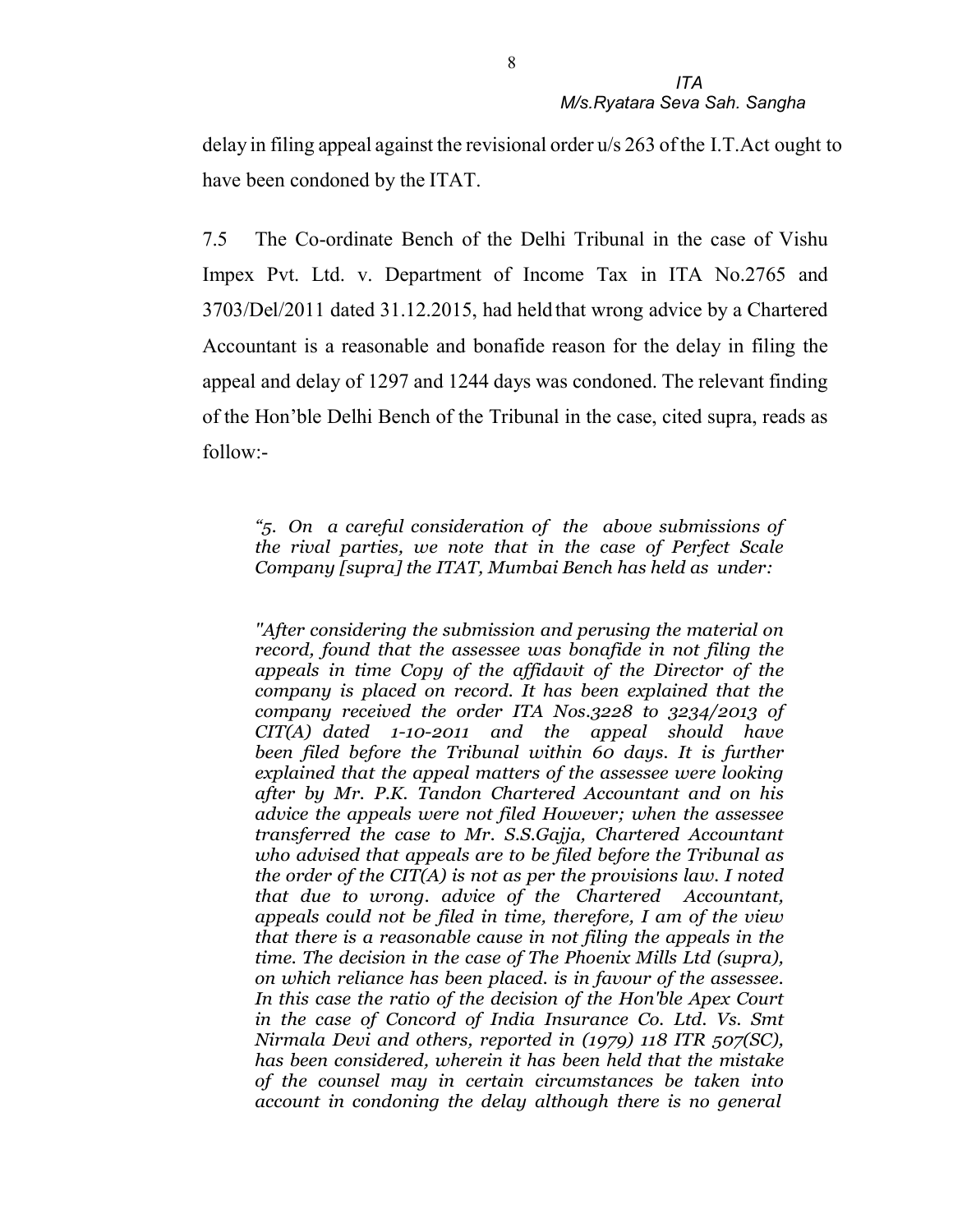#### M/s.Ryatara Seva Sah. Sangha

proposition that mistake of counsel by itself is always a sufficient ground. Accordingly, the Hon'ble Apex Court has held that there is a mistake of the counsel end, therefore/ the delay in filing the appeal has been condoned. I further noted that similar finding has been expressed by the Hon'ble Supreme Court in the case of N. Balakrishnan Vs. Krishnamurthy, reported in AIR 1998 SC 3222. The Tribunal has also considered the vision in the case of Mela Ram and sons Vs. ITA Nos.3228 to 3234/2013 CIT, reported in 29 ITR 607 (SC) and accordingly, the delay in filing appeal was condoned. The facts in the present case are also similar as in this case also due to mistake of Chartered Accountant the assessee could not file the appeals in time. In view of the above facts and circumstances of the case and in view of the various decisions mentioned above/ which was considered by the. Tribunal in the case of The Phoenix Mills Ltd (supra), I condone the delay in filing the present appeals before the Tribunal for all the years. Also heard on merit of the case ".

6. In view of the above/ it was held by the Coordinate Bench of the Tribunal that where it was· due to wrong advice or the Chartered Accountant that the appeal Was not filed on time, then it was to be held that there was reasonable cause in not filing appeals in time and the same was to be condoned. In the present. case also, the assessee company has clearly stated in the application for condonation of delay and affidavit of the Director that earlier the case was handled by Shri Satish Agarwal, Chartered Accountant and he did not advice to raise legal objection and when Shri R.K. Gupta/ CA appointed 'on 2Z.1.2015 then adviced for filing cross objection. Since the delay was caused in this situation, we are inclined to hold that there was a bonafide reason and cause due to which cross objections could not be filed on time and delay was caused which cannot be attributed as willful omission or negligence on the part of the assessee. Therefore, respectfully following the dicta of ITAT, Mumbai in the abovementioned case, the application for condonation of delay in filing the appeals are hereby allowed."

7.6 In view of the aforesaid reasoning and the judicial pronouncements cited supra, I condone the delay of filing the appeal before the CIT(A) and direct the CIT(A) to consider the issue on merits. It is ordered accordingly.